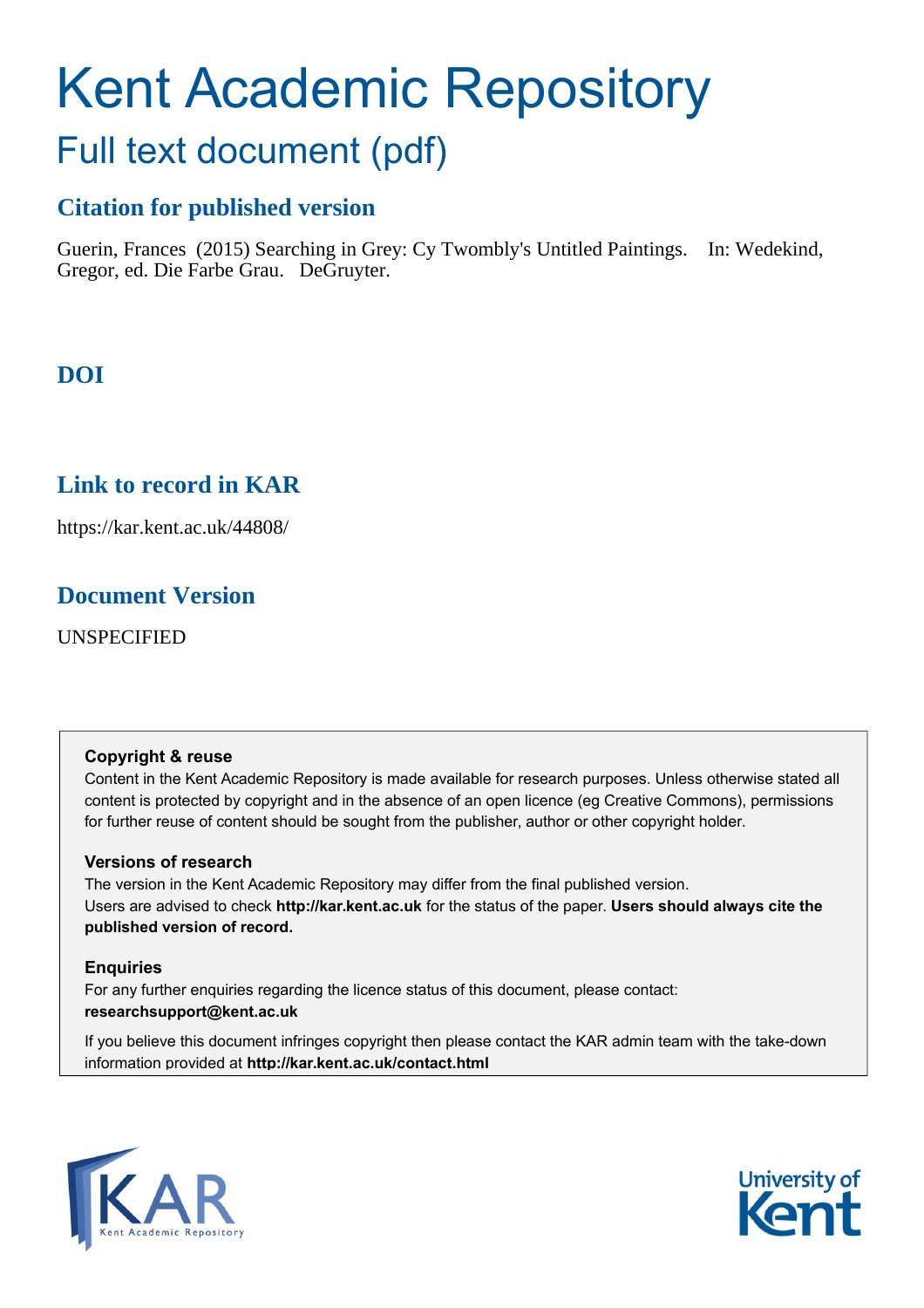## Frances Guerin **SEARCHING IN GREY** Cy Twombly's *Untitled* Paintings

It is rare for historians and critics of modern art to negotiate the contours and meaning of colour in an artist's work, particularly when that colour is grey. Following the more popular scepticism towards grey, when the colour grey is discussed, it is commonly claimed to be a non-colour, a nothing, neither black nor white, none and all the colours of the rainbow. Wassily Kandinsky eloquently articulates what others continue to reiterate: "grey is the moment when everything stands still, when there is nothing, no sound, just immobility and a feeling of desolation."1 Postwar American and European artists also insist that grey creates a space of negativity, a void. Gerhard Richter, for example, an artist whose oeuvre is dominated by a grey palette across his fifty year career begins from the assumption that "The grey painting […] a painted grey surface, completely monochromatic – [comes] from a motivation, or result[s] from a state, that was very negative. It has a lot to do with hopelessness, depression and such things*.*"2

Despite this ambivalence, some of the most notable postwar American painters turn, for a period in their oeuvres, to grey as the colour in which to explore the identity of painting itself. Indeed, Richter himself may begin from the void of grey, but his paintings continue to use grey to interrogate the possibilities and re-articulate the parameters of painting as a form, medium and material at the end of the twentieth century and into the twenty-first.3 And in the United States, postwar, post-Abstract Expressionist painters as diverse as Cy Twombly, Jasper Johns, Brice Marden, Agnes Martin have continued to push the boundaries, and further the identity of painting on grey canvases. Moreover, all of these artists use of grey paint has important political, historical and art historical resonances. Thus, in spite of the critical temptation to dismiss grey as a non-colour, as "depressing," "toneless," "immobile,"4 artists have continued to revel in grey as a space of creativity, a colour in which to pursue the solution to what is painting in a post-painterly world. If painting is resoundingly dead in the second half of the twentieth century, then a

<sup>1</sup> Wassily Kandinsky, *Concerning the Spiritual in Art*, Mineola/NY 1977, pp. 37–39.

<sup>2</sup> *Gerhard Richter – Text. Writings, Interviews and Letters 1961–2007*, ed. by Dietmar Elger and Hans Ulrich Obrist, London 2009, p. 191.

<sup>3</sup> For an elaboration on this argument, see my forthcoming book, *"The Truth is Always Grey": From Grisaille to Gerhard Richter.*

<sup>4</sup> These are all words used by Kandinsky to describe grey in *On the Spiritual in Art*.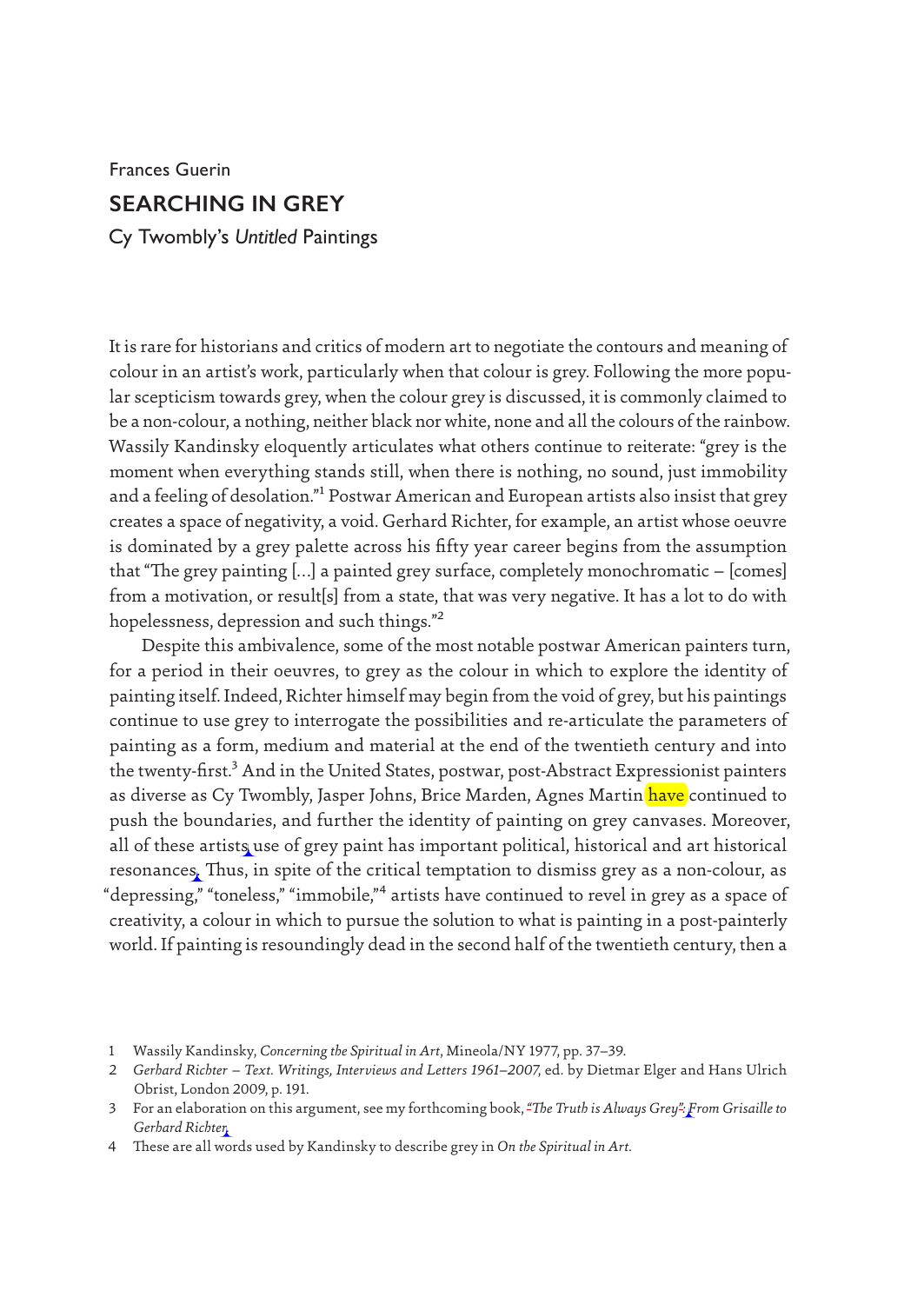surprising number of prominent postwar European and American painters nevertheless turn to grey paint in their search for its reinvention.<sup>5</sup>

In grey, these artists, like centuries of painters before them, play with the possibilities of colour as light, they examine the interface of painting and the other arts, undo or subtend their own authority as artists (and with it the authority of painting), engage with the cultural as well as the natural environments that give painting context and inspiration. They also use grey to explore the qualities of modernist painting, usually to critique it, to demonstrate its ambiguities, to illuminate its historical equivalences. Typically, these visions are imagined through a re-working of the painterly and painted concerns of modernist art itself. Even though the said painters are working in a historically post-modernist period, they engage with the hallmarks of modernism in pursuit of its continuation, complication and critique. Everywhere, the tension between surface and depth, figure and ground, the unravelling of repetitions, the relationship between painting and the world, between figuration and abstraction, are the focus of postwar American and European painting in grey. Grey, this colour that has elsewhere been typed as "nothing" "negative" the "vampire of all colour" is, for these artists, the most appropriate medium for exploration of, reflection on, and experimentation in their medium.

Moreover, grey is apposite to re-imagining the issues of modern painting for three reasons. First because some of the most significant and radical transgressions of European modern art in particular were made in grey paint. Here I am thinking of the shattered images of Analytical Cubism, or Alberto Giacometti's portraits of the isolated anonymous souls of modern life, or even earlier, Whistler's pollution-drenched London air in the *Nocturnes*, to name but three examples. The use of grey has a history in modern art and while the specific postwar paintings that use grey may not create direct links with this history, because of its association with the industrial, with modern life, and with the changing role of representation within that world, grey is the opportune colour to explore the world in a post-modern moment. Grey reflects the colour of life in transformation as it is contemporaneously taking place outside of the frame.

Second, grey is a colour, it has temperatures, tones, rhythms and meanings like any other colour, and yet, painters often choose grey because it is the stripping away of all distraction. They are able to interrogate the substance and meaning of painting without the distraction, the assumptions, the weight and hermeneutic baggage of red, blue, or green for example. Grey is not fixed, it both reflects and absorbs light, and it extends the spectrum between black and white, between the extremes of all other colours. Grey is, contrary to Kandinsky's claim, always in motion, always shifting and constantly evading, always ambiguous. Third, due to its unique characteristics, grey paint is given political, histori-

<sup>5</sup> Legend now has it that Paul Delaroche was the first to proclaim the end of painting in 1839 on first seeing the Daguerreotype: "From today painting is dead." See Douglas Crimp landmark piece "The End of Painting," in: *October*, vol. 16, Spring 1981, pp. 69–86, p. 75.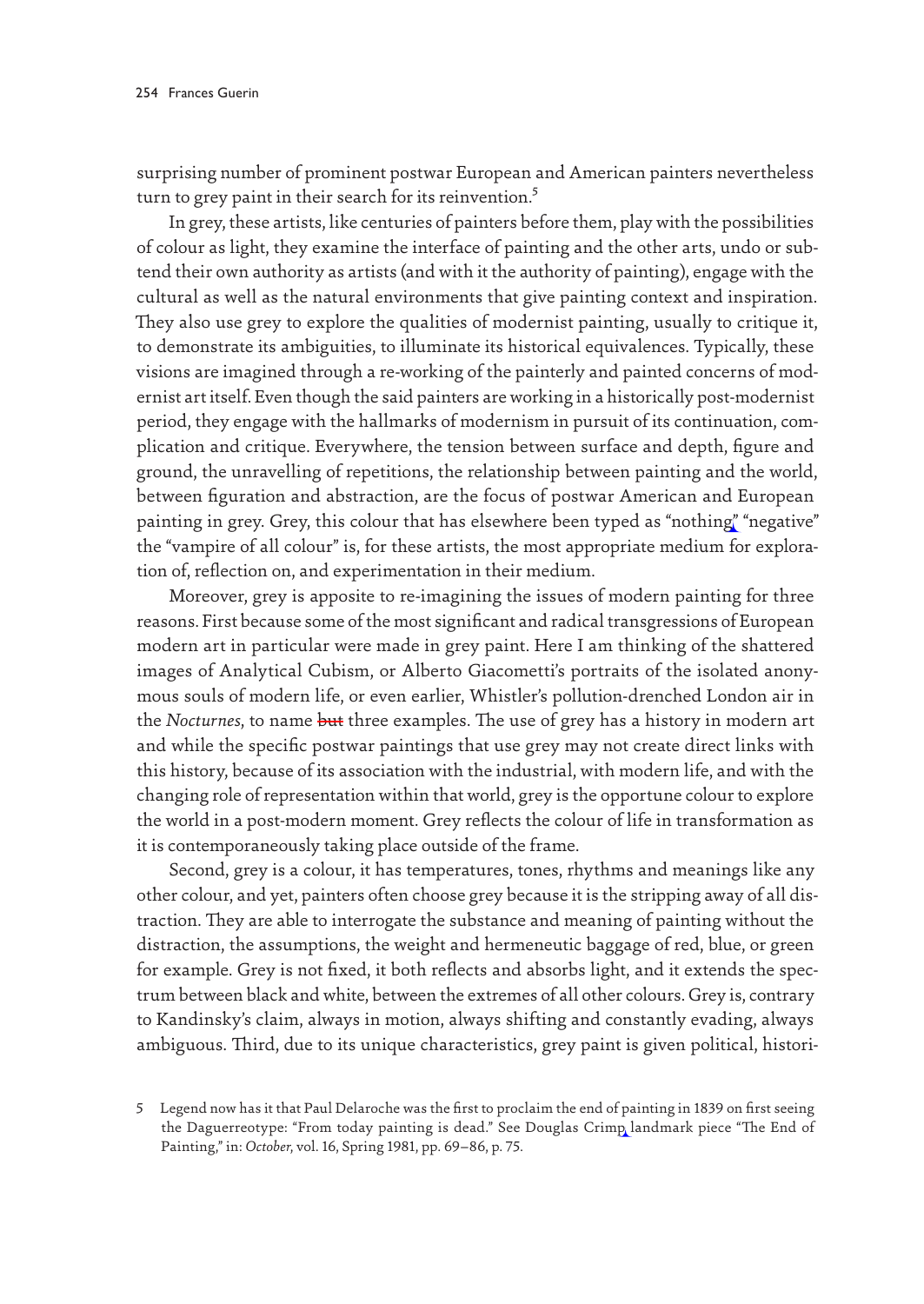cal and art historical resonance by these artists. Thus, for example, Andy Warhol paints multiple screen-printed versions of Liz Taylor, Elvis, electric chairs, car crashes, race riots, in works that challenge the viewer's numbness to the representation of death and disaster as it is splattered across the contemporary media. The same paintings question the role of painting at a given historical moment: does it amount to just another series of mass produced images? Is it seen as such? Or does painting need to imitate the mass-mediated if we are to attend to it?

Against this background, here I consider the paintings of the American Cy Twombly who, throughout the 1950s, 60s and 70s, had periods in which he painted only in grey. Twombly's canvases demonstrate the individuality of the colour grey: they use those characteristics that are specific to grey as the medium in which to explore the most urgent questions of painting, at an historical moment when painting is apparently no longer possible. Twombly exploits the unique qualities of grey. He uses grey to absorb and reflect light, to move his paintings through the spectrum of temperatures from warm to cool, transparency to opacity, to create ambiguity, to explore abstraction and to question the possibility of painting at its interface with other media. Twombly's paintings show that grey has a flexibility, an openness that enables these questions to be pursued without the distraction of decoration. And as a result, Twombly's paintings in grey demonstrate the historical as well as the art historical importance of grey. Ultimately, in grey, Twombly contributes to a discourse on the relationship between painting and the natural world, between past and present, and on the insufficiency of representation to the pursuit of knowledge of both. Grey is the colour most appropriate to these visions on Twombly's canvases.

Grey is a colour that is characteristically unresolved. Irresolution can also be identified as an underlying motivation throughout Twombly's oeuvre. In Twombly's paintings, both in grey and in other colours, a search that never ends becomes visualized on the canvas through repetition, motion, erasure, re-visions that even continue beyond the frame. Twombly's is a modernist search of painting, even though the search itself is for painting in a postwar, post-painterly world. Thus, my analysis of Twombly's *Untitled* grey paintings serves a number of goals. I demonstrate that grey can be understood as a colour with its own identity, properties and uses. In Twombly's *Untitled* paintings from the 1950s and 60s, and into the 1970s we can identify the unique qualities of grey, qualities that make the continued pursuit of painting a possibility. And, at the very same time,  $\Theta_n$  the very same grey ground paintings, we find Twombly's belief in the limitlessness of this pursuit, thus the impossibility of a solution.

I make this argument through focus on two concerns as they are realized on Twombly's canvases. First, as a continuation of the ambiguities and contradictions explored by modernism, I demonstrate Twombly's use of grey to envision the ambivalent relationship of the artist to his own authority, and consequently, the authority of painting. Second, through interpretation of Twombly's debt to the modern invention of photography, and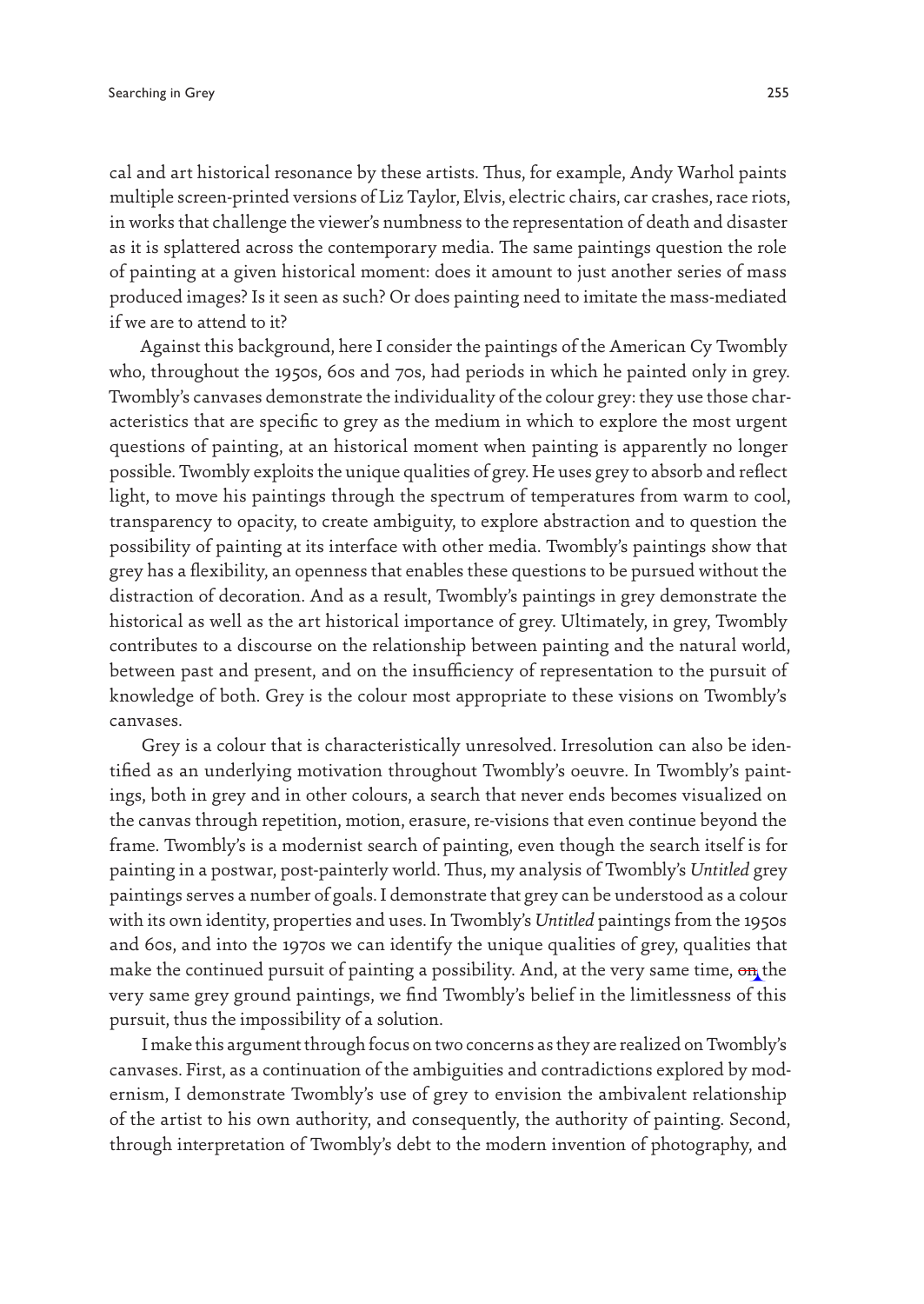

<sup>1</sup> Cy Twombly: *Treatise on the Veil*, 1968 **Platzhalter?**

in particular, the photographs of Eadweard Muybridge, I illuminate how he uses grey to place painting at the interface with other media – for my concerns, photography and cinema, but also music and writing.6

**steht ohnehin in der BU?**

I consider a selection of Twombly works best known as "blackboard paintings" that I nevertheless prefer to call the *Untitled* grey-ground paintings from the 1950s, 60s & 70s. These include two works that I understand to be the centrepiece of Twombly's output in grey: *Treatise on the Veil I* (1968; Fig. 1), and *Treatise on the Veil II* (1970; Fig. 2). I refer to the work as *Untitled* grey-ground paintings to remove them from the context of a schoolroom that inevitably imposes a predetermined meaning on the ground as well as the white wax marks that cover the grey. Critical analysis of Twombly's "blackboard" paintings focuses on the form, linearity, the geometricality, cursivity, the palimpsestic nature of the white wax crayon, usually translated as "chalk" markings<sup>7</sup>. This then leads to a tendency to ignore the grey surface. Even Heiner Bastian, the pre-eminent Twombly critic, historian, and cataloguer, is preoccupied with the "archetypal symbols," "ideogrammatic signs," the "metaphorical pictorial language" of the markings and not the canvases they mark. $^8$  As a result, discussion of the grey ground paintings has focused exclusively on the white markings; a focus that assumes the grey ground is a blank undifferentiated surface awaiting inscription, description, figuration. In a departure from the majority of discussions, I am interested in the ground, the uneven, sometimes unfinished grey of these *Untitled* 

- 6 It is very common for painters whose aesthetic has been understood as modernist to find inspiration in the aesthetic of photography and cinema. The obvious example is the work, particularly the portraits, of Édouard Manet as the painter of the nineteenth century modernism who is indebted to photography in so many ways, many of which still await exploration. For an introduction to Manet's response to the cultural milieu, together with the influence of what is known as the Baudelaire aesthetic, see *Manet inventeur du Moderne*, exh. cat. Paris, Musée d'Orsay, 2011.
- 7 See, for example, Max Kozloff, "Cy Twombly," in: *Writings on Cy Twombly*, ed. by Nicola del Roscio, Munich 2002; Robert Pincus-Witten, *Cy Twombly: An Untitled Painting*, exh. cat. New York, Gagosian Gallery, 1994.
- 8 *Cy Twombly. Catalogue Raisonné of the Paintings Vol III, 1966–1971*, ed. by Heiner Bastian, Munich 1994.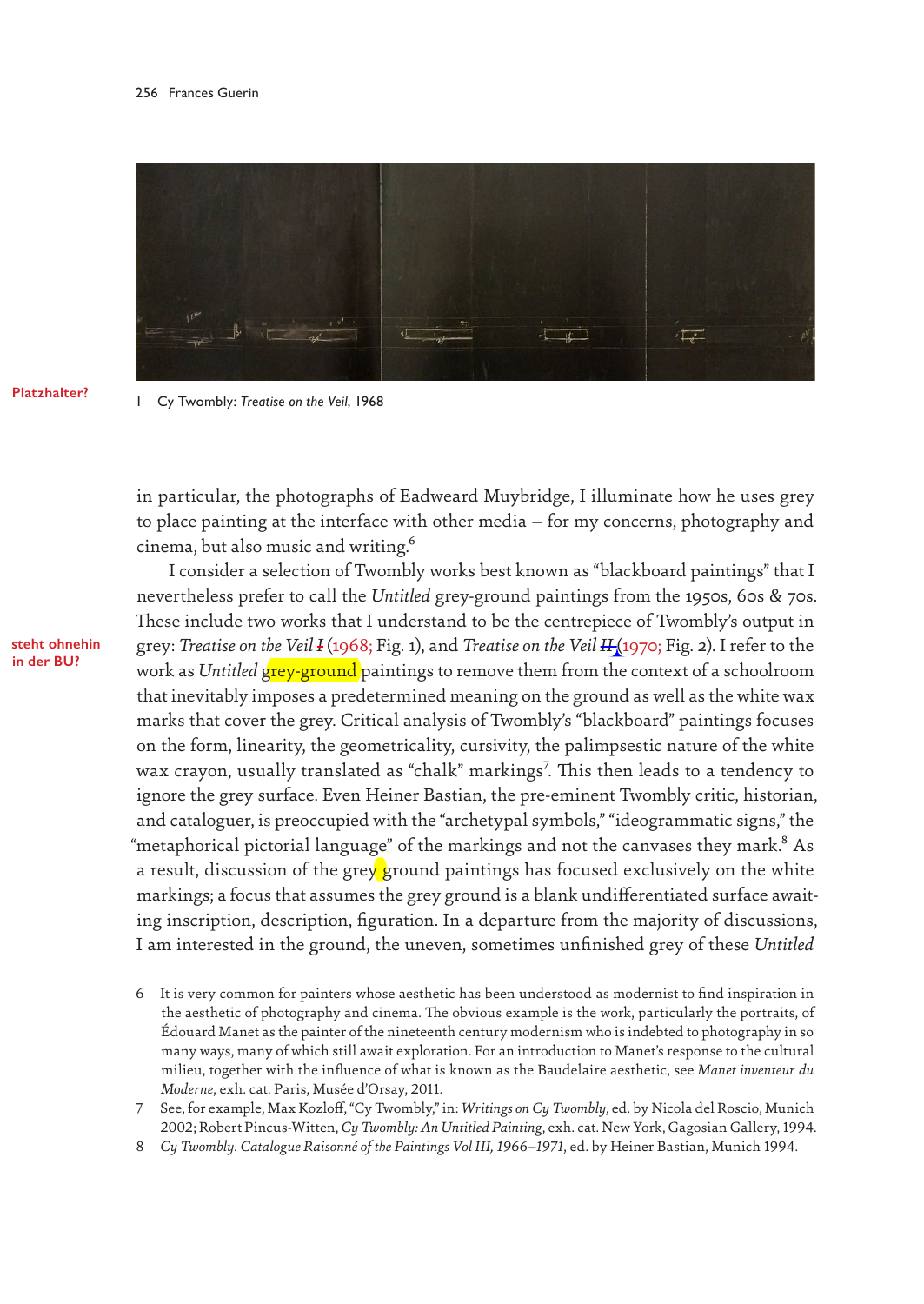

paintings.9 Although it is impossible to see and to know these works without the white scrawls and lines, my aim is to bring the grey ground into relief. Furthermore, because of the dominance of the white markings on first approach to the paintings, I begin analysis of the relationship that is established between them and the grey ground. Thus, far from bracketing the white wax crayon, I use its relationship with the ground as a point of access to the significance of grey, and subsequently, the relationship of Twombly the painter to his painting and painting in general.

#### **Figure and Ground, The Artist and the canvas**

As if in a violation of, or an attack on the canvas, the industrial painted grey surface of a work such as *Panorama* (1955) is built up only to be carved into with a blunt stylus. Like many of Twombly's grey surfaces *Panorama'*s is a thin, uneven wash. And then, even before the paint has dried, Twombly attacks the wet surface with a white crayon, carving it with uneven lines, curves, shapes, the elements of what are referred to as his visual language. Here in *Panorama*, in contradistinction to a sweeping, curving gesture suggested by the title, the white markings are chaotic, indecipherable and unpredictable. And then, a stylus serrates the grey surface in a determined straight line along the bottom quarter of the painting. It scars the grey surface. The *Panorama* paintings are not the only early works in which the grey paint is carved to spoil its surface deliberately. Twombly's ultimate violation of these surfaces, as opposed to or as well as drawing on them, is significant. If only because this gesture of destruction is most often practiced on those images grounded

<sup>9</sup> The appellation of "blackboard paintings" was given them in the 1960s by the critics of *Artforum*, *A Arts Magazine.* For a discussion of the discourse see Richard Leeman, "A Theory of Whirlwinds," in: *id*., *Cy Twombly. A Monograph*, London 2005, pp. 167–175.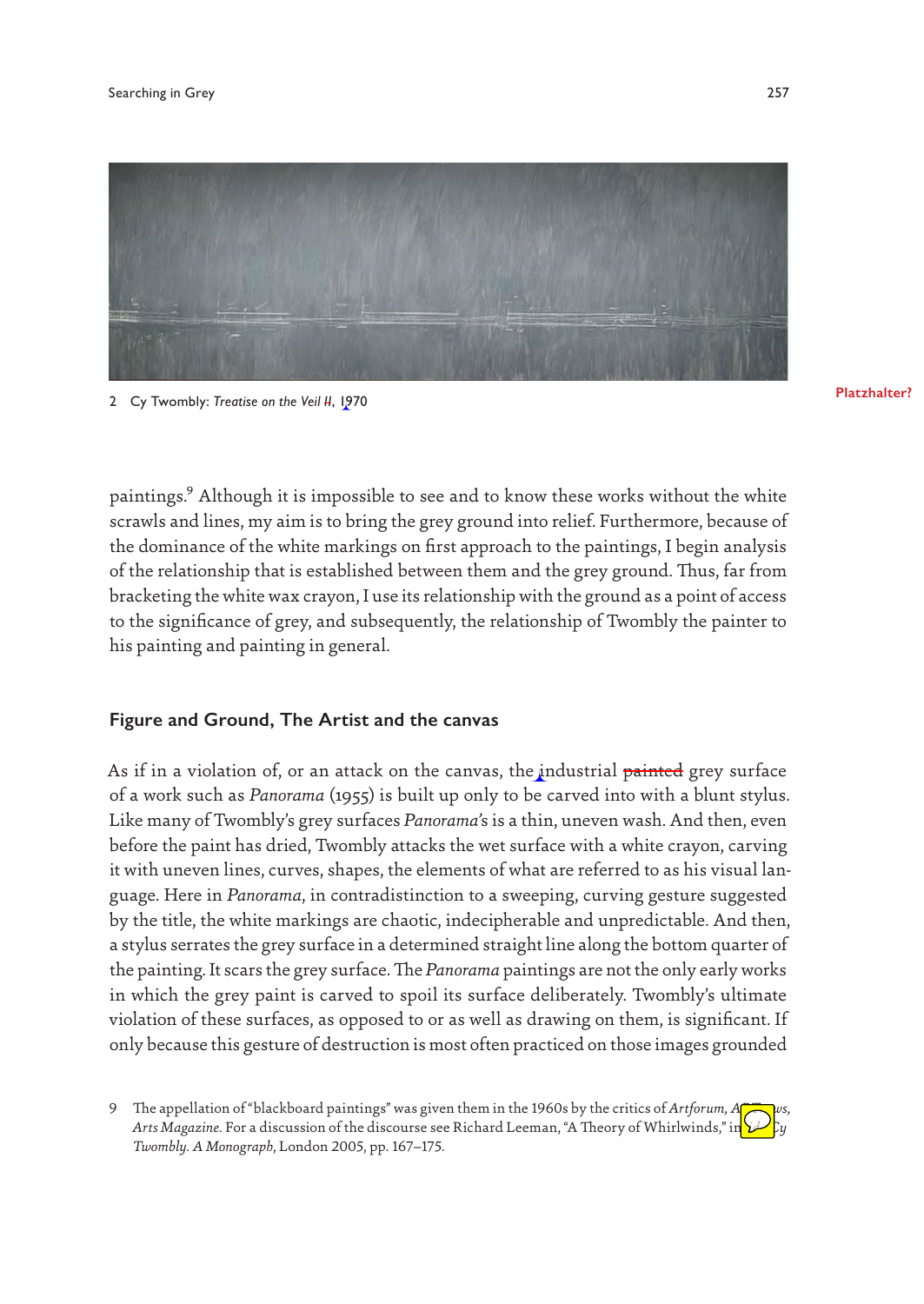in grey. And because the grey is never consistent, it moves from dark, almost black greys to lighter greys, and within the lighter scale, grey can be cold and chilly or it can be light and filled with air. These inconsistences, the fluctuating energy of the grey ground mean that the grey is never really desecrated because it never rests. It is not possible to destroy an object in motion.

On or over grey, Twombly does not illustrate the canvas, he spoils it. In an act of scarring, not aestheticization, Twombly cancels out the grey paint, in a gesture that seems related, but not a repetition of Robert Rauschenberg's erased de Kooning drawing.10 The two examples are, in fact, quite different: Twombly negates his own painting, whereas Rauschenberg erases someone else's pencil drawing. Twombly's is a gesture of self-desecration of a surface meant to be permanent — industrial paint — whereas Rauschenberg erases a pencil and charcoal sketch, an image that has a palimpsestic fate inscribed in its medium and form. And because the grey is tinted with transience, the gesture of desecration is simultaneously an act of creation.

Rosalind Krauss discusses Twombly's lines and surface markings, especially in the 1950s, as a kind of graffiti, as a visual language drawn from the streets.11 As graffiti, Krauss understands the lines as a violation of the painted surface that, like the tag on a New York subway car in the 1970s, leave the trace of a criminal presence not only defacing the object being tagged, but engaged in a power struggle with the authorities, asserting identity and command of the urban environment. As she says, it is "always an invasion of a space that is not the marker's own, it takes illegitimate advantage of the surface of inscription, violating it, mauling it, scarring it."<sup>12</sup>

While I agree with the apparent violence "performed" as Krauss would have it on the canvas, the resonance with urban graffiti does not go far beyond the visual. There is something different about Twombly's scratches and doodles that incise and scar grey paint. They may contain a gestural violence, but are motivated by an altogether different logic. Contrary to urban graffiti, Twombly's white markings are not calligraphic, they are intended to remove or deface identity rather than rewrite the surface with a new, alternative identity as urban graffiti does. Twombly's canvas is a surface distressed, a distress designed as flagration of the painting and all it refers to.

Unlike graffiti, Twombly violates his own grey canvas. Unlike graffiti, Twombly is not interested in re-establishing authority; he does not need to give himself a voice where he previously had none (which is the accepted interpretation of urban graffiti).13 Twombly surely questions the authority of painting, his own authority, the status of painting and its representation of the landscape, or even of urban spaces. In paintings such as *Panorama*

<sup>10</sup> Hal Foster, Rosalind Krauss, Yve-Alain Bois, Benjamin H. D. Buchloh, *Art Since 1900: Modernism, Antimodernism, Postmodernism*, London 2004, p. 372.

<sup>11</sup> Rosalind Krauss, "Cy was Here; Cy's Up," in: *Artforum International*, vol. 33, no.1, September 1994, p. 118.

<sup>12</sup> *Ibid*.

<sup>13</sup> See Martha Cooper and Henry Chalfant, *Subway Art*, New York 1984.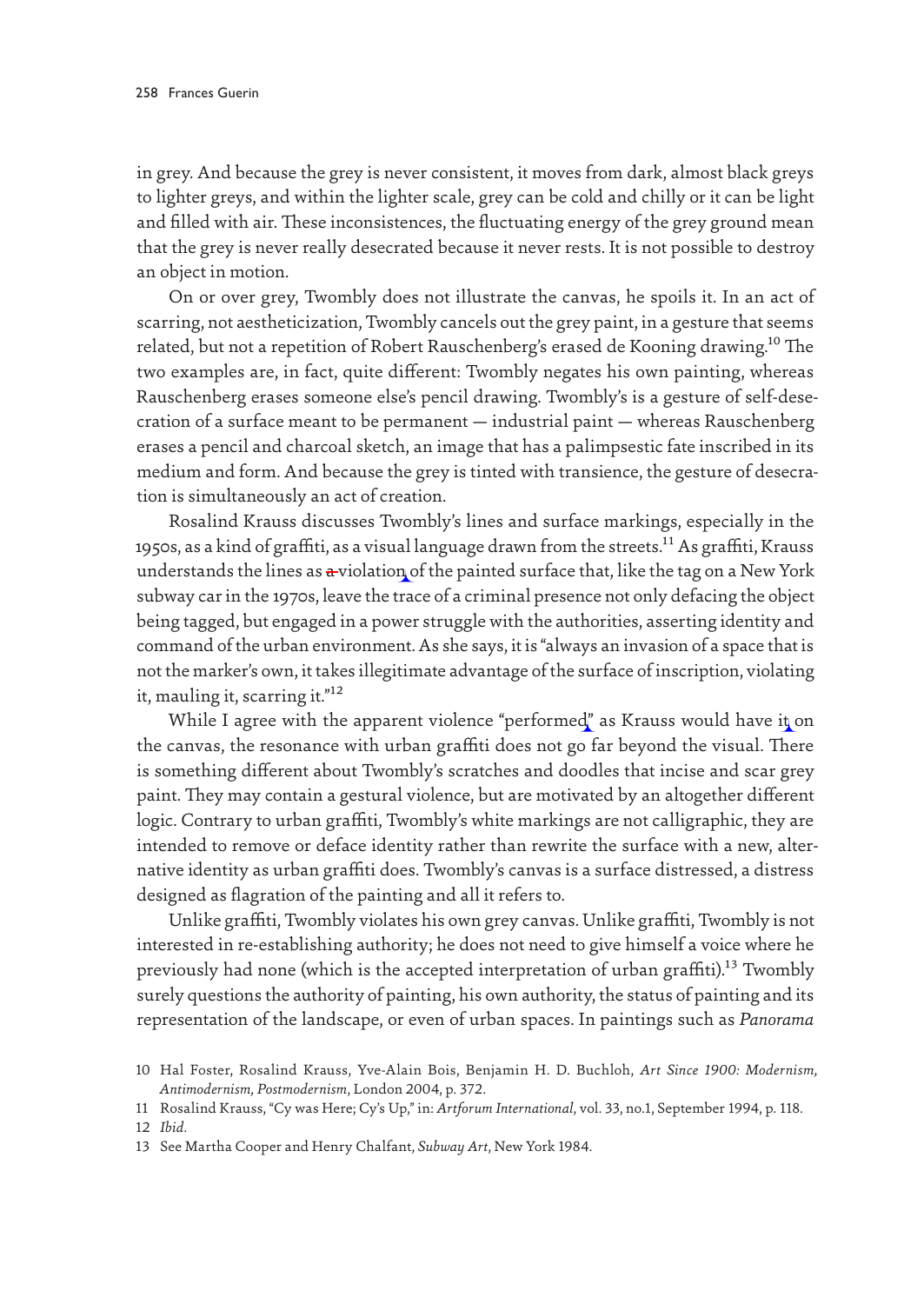or, in one of many other examples in his oeuvre, *Untitled (Bolsena)* 1969 Twombly runs the stylus across a canvas as if to negate the grey ground.<sup>14</sup> To be sure, the uncertainty resulting from this re-thinking through violation only happens in the relationship between the white markings and the grey ground. This it shares with graffiti – meaning is only possible in relationship to what it marks.

And yet, the rethinking, the revision, the uncertainty of the process of painting comes well before the stylus or any white medium is run horizontally across the painted canvas. For the grey ground is in fact multiple greys, applied at different times, as if in varied states of wetness. In *Untitled (Bolsena)*, the varied greys, always moving, in different directions, across and around the canvas, from right to left, stopping and starting, also cover over the white lines: here at times it is grey that places the white scrawls and markings under erasure. A different grey washes over the other greys and the lines, rethinking the narrative, adding temporality to the story told by the painting. Thus in this example, the variegations of grey are a performance of creativity, not only of destruction. Shadows are cast by the dark greys and the lightness of air fills areas in the middle of the canvas. It's difficult not to see the lines that dissect this untitled canvas as a horizon, especially because in the work's title we look across to the other side of Lake Bolsena in Italy, the lake at which Twombly spent the summer and autumn 1969, the lake at which he painted this and other *Untitled*  works. The greys on either side of the imaginary horizon line are then blown through the wind, caught by the water, drips and flurries of paint come to mimic the natural elements that are always in harmony and struggle with each other. We don't necessarily see the rich array of grey strokes as representing sky and water on either side of a horizon, but we see the movement of the elements within the strokes. Likewise, standing before *Panorama* we may want to attribute the areas of lighter grey, on the left hand side of the painting, around the line drawn by Twombly's non-dominant hand as it moves across the painting to create the landscape, again in time and motion, to the rubbing out of the chalk markings. But it is not. The lighter colour is a rethinking of white by grey, not the other way around. Thus, time spent with these works reveals that Twombly spoils, rethinks, repeats and creates in grey, as much as he does in white, albeit to meet different ends.

Like other artists painting in the late 1950s and 60s, Twombly also directly engages with the expressive gesture of Abstract Expressionism, the gesture that confirms the presence of artistic authority, the gesture that is critically refuted.<sup>15</sup> While artists such as Frank Stella and Donald Judd removed the painted gesture as trace of their presence as artists, Twombly is one of a number of artists who continue to paint, and moreover, who

<sup>14</sup> Krauss also draws on *Panorama* to argue for the scatological implications of the supposed graffiti markings. See Rosalind Krauss, *The Optical Unconscious,* London 1996, pp. 243–308.

<sup>15</sup> See Kirk Varnedoe, "Inscriptions in Arcadia," in: *Cy Twombly. A Retrospective*, exh. cat. New York, The Museum of Modern Art, 1994, pp. 9–64. On Abstract Expressionism and the insistence on gesture, see T. J. Clark, "The Unhappy Consciousness," and "In Defense of Abstract Expressionism," in: *id*., *Farewell to An Idea*, New Haven and London 1999, pp. 299–408.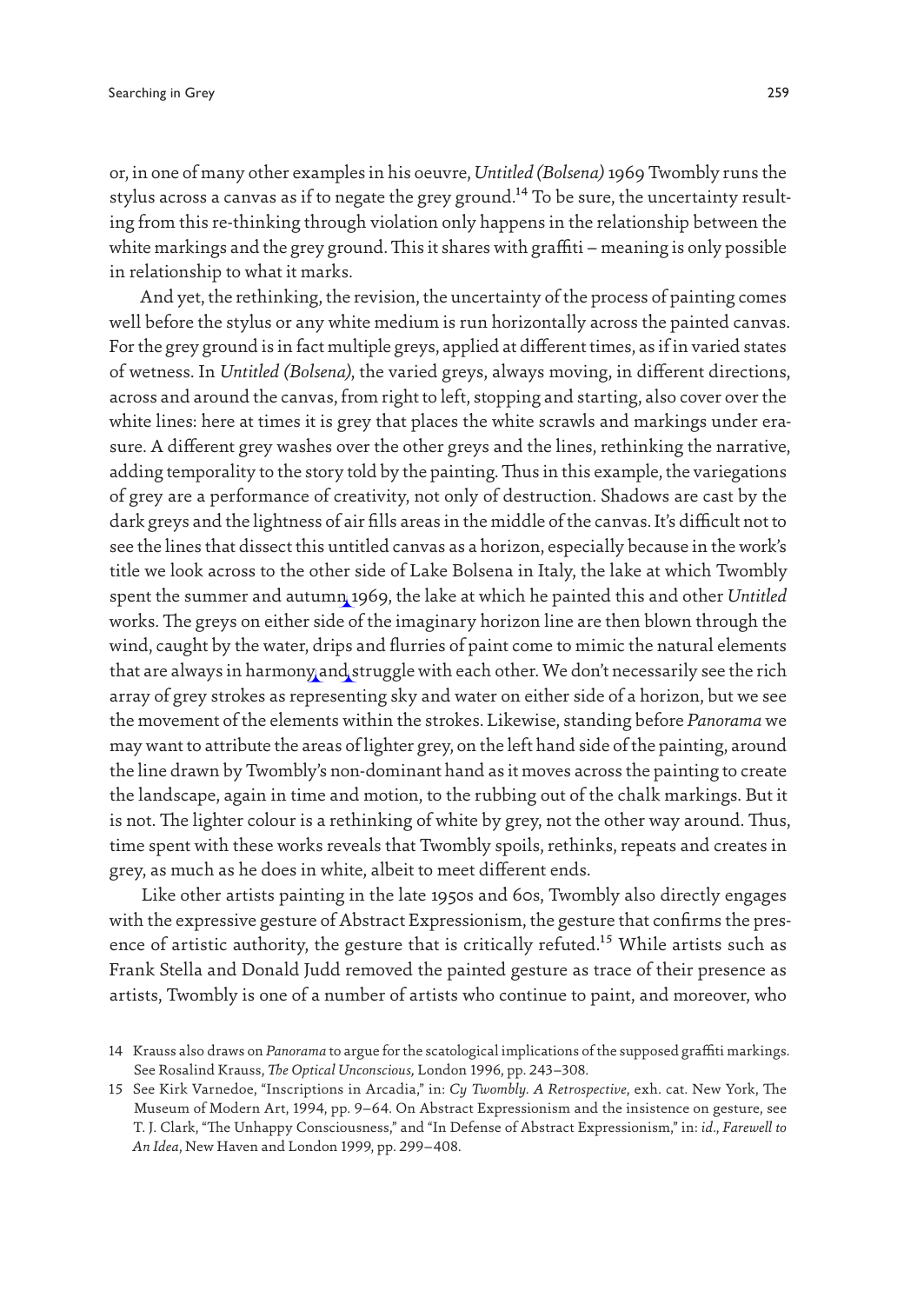perform their mind and hand in motion through a temporal narrative driven by erasure and re-instatement of painted gestures. For Twombly, in the *Untitled* works, this narrative is powered by a struggle between greys, between grey painted ground and white markings. Moreover, nothing is resolved on Twombly's canvases. There is no victor to the struggles, there is no conclusion to the narrative, everything remains uncertain, caught in the middle of an exchange between white and grey. Different media, different forms and colours are present and argue with one another on the surface of Twombly's grey ground paintings. Nothing is ever fully erased or independent of the other's existence.

In the struggle, the constant conversation, the stopping and starting, Twombly the poetic painter in deep reflection, on these canvases, emerges as an artist who has no authority, an artist who himself is always struggling, an artist who, like grey, has an identity always in motion, always in the process of being performed. On Twombly's canvases, painting and the accompanying text or written gestures are, for example, characteristically without beginning and end. We see this most obviously illustrated in the curves, coils, and open rolling strokes that cover the large *Untitled* canvases of the late 1960s and early 1970s. The swirling, usually halting rows of uneven coils begin somewhere out of frame and tumble off the canvas either diagonally to the bottom or horizontally to the opposite side of the painted frame. In a painting such as that *Untitled* 1970 held in the Menil Collection in Houston, the sometimes assertive loops made with the artist's left hand are painted over multiple layers of grey paint and still more cursive white script. The layers of white paint, grey paint, wax crayon, chalk, are built up to give the impression of a palimpsestic narrative. It is as though Twombly's mind is never made up, as though he doesn't trust where he is going with his thoughts, as they push the hand forward and intensify the painted narrative, vertically as well as paradigmatically. The choice to paint such uncertainty and unfinished narratives, an uncertainty that pushes the image toward abstraction, is a strategy used by a number of painters in the post-Abstract Expressionist era of American painting.16 In addition, while Twombly's discourse of discovery and its resultant discomfort is unique, characterized by scrawls, scratches, gestures, what might be called thoughts in paint on canvas, it is not uncommon for his fellow countrymen to use grey in the postwar years.

This erasure of the artist's authority in postwar, post-Abstract Expressionist, and post-modernist American painting, together with the choice to work in grey reflects a reduction which is a simultaneous elevation of the colour grey to an inquiry into the identity of painting at this historical moment. This is an era in which painting begins to lose its hold on the critical, political and popular imagination, and it, in turn, reconsiders its function, turns inwards to self-examination. Within art criticism, anything more

<sup>16</sup> I hesitate here to name painters because their techniques, medium and surface are so different from Twombly's. Also because the motivation and broader resonance of their work cannot easily be coupled with Twombly's.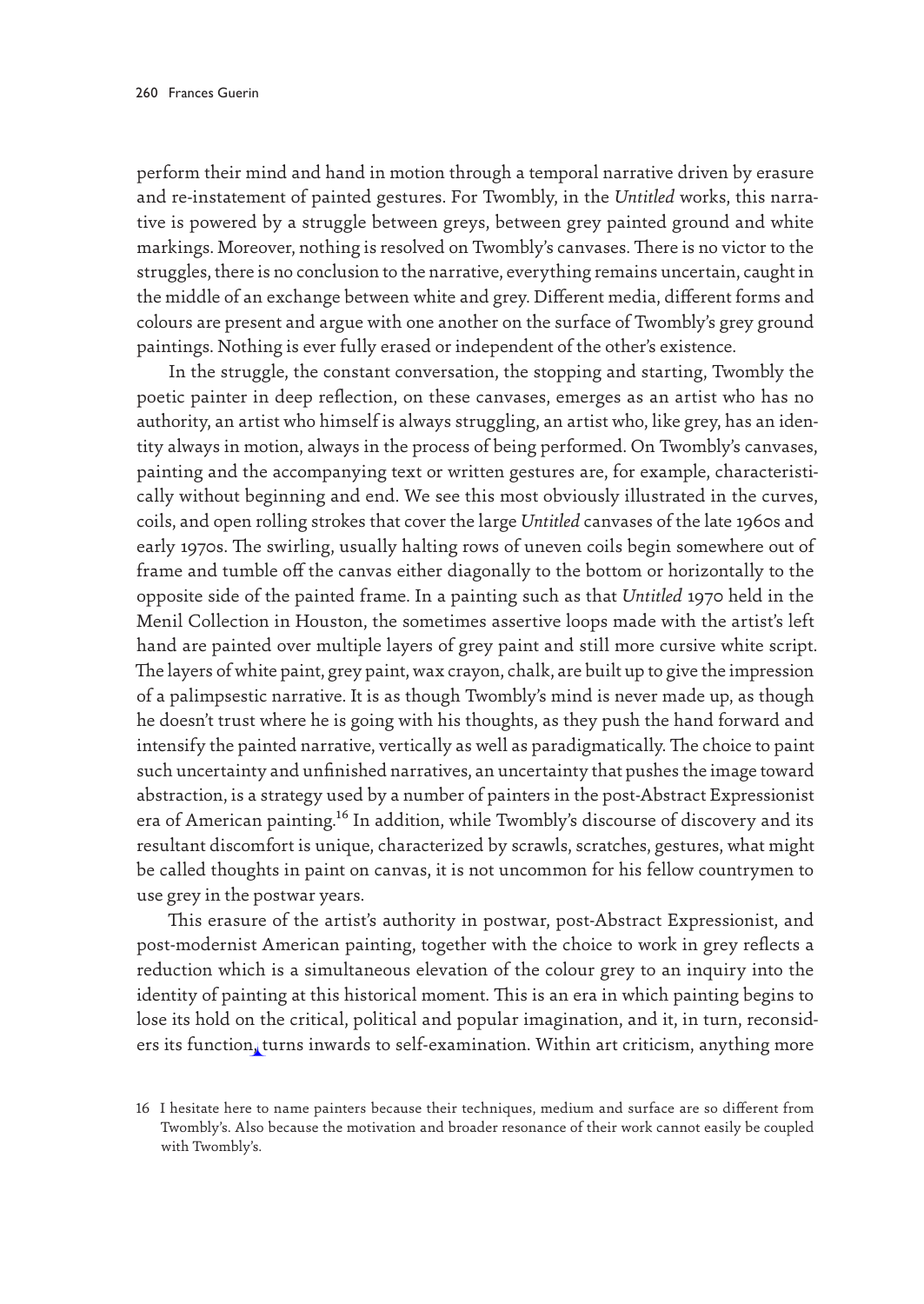Searching in Grey 261

than a flat monochromatic surface had been thought to betray the purpose of painting by seeping into the purpose of other arts.<sup>17</sup> Similarly, the popular imagination became fevered by media and politics  $\bigcup$  levision, the press, the continuation of the Cold War, and the threat of Vietnam— and the links were drawn between painting political conservativism.<sup>18</sup> By turning to grey, artists such as Johns, Twombly, at times Rauschenberg and other such as Marden, sought new meaning, a new identity for painting and its place within institutional politics. Grey was a colour in which the uncertainties of transformation and exploration in this period were pursued. Thus, in a historical moment when representation was focused on radicality and chromatic excess, to reflect on painting in grey was necessarily a political practice. It is a political practice by virtue of its departure from the realm of politics.

#### **Painting and photography, painting and cinema**

In his exploration of the space of the canvas, of the temporality of narrative through the rows of script and scribbles, Twombly's grey ground paintings have been understood as akin to the cinematic as it is echoed in early modernist painting. Kirk Varnedoe claims the "language of flow and fracture" in the grey-ground works made between 1967 and 1971 derive from "the early modernist fascination with the 'cinematic' decomposition of forms in motion, in Duchamp (*Nude Descending a Staircase*, 1912) and most notably among Italian Futurist artists, particularly Giacomo Balla<sup>"19</sup> The motion of ill-defined narrative, obsessively pursued in endless repetition, as if by a madman, through time and fictional spaces, is everywhere prominent in the abstract grey and other of Twombly's paintings. This unmooring of meaning and the pushing of the moving image into the realm of abstraction indeed echoes an understanding of the cinematic from the first decades of the twentieth century. Furthermore, the grey ground affirms that understanding. The spectrum of greys echoes the unstable hues and gradations of the early, so called black and white, but more accurately grey, cinematic images.

Twombly's two largest paintings in grey, the *Treatise on the Veil*, 1968 Museum Ludwig in Cologne, and *Treatise on the Veil (Second Version),* 1970, in the Menil Collection, Houston are an illustration of how the grey ground works do more than echo the forms and rhythms of the cinematic as it is envisioned in modernist painting. In their continued pursuit of Twombly's specific process of painting, his belief in painting as a form of being, a presence,

<sup>17</sup> Clement Greenberg, "Modernist Painting," and other essays in *The Collected Essays and Criticism,* Volume 4: *Modernism with a Vengeance, 1957–1989,* Chicago, re-edited, 1995; Michael Fried, *Three American Painters: Kenneth Noland, Jules Olitski, Frank Stella*, exh. cat. Cambridge/Mass., Fogg Art Museum, 1965.

<sup>18</sup> Eva Cockcroft, "Abstract Expressionism, Weapon of the Cold War," in: *Artforum*, vol. 15, no. 10, June 1974, pp. 39–41.

<sup>19</sup> Varnedoe 1994 (as note 15), p. 40.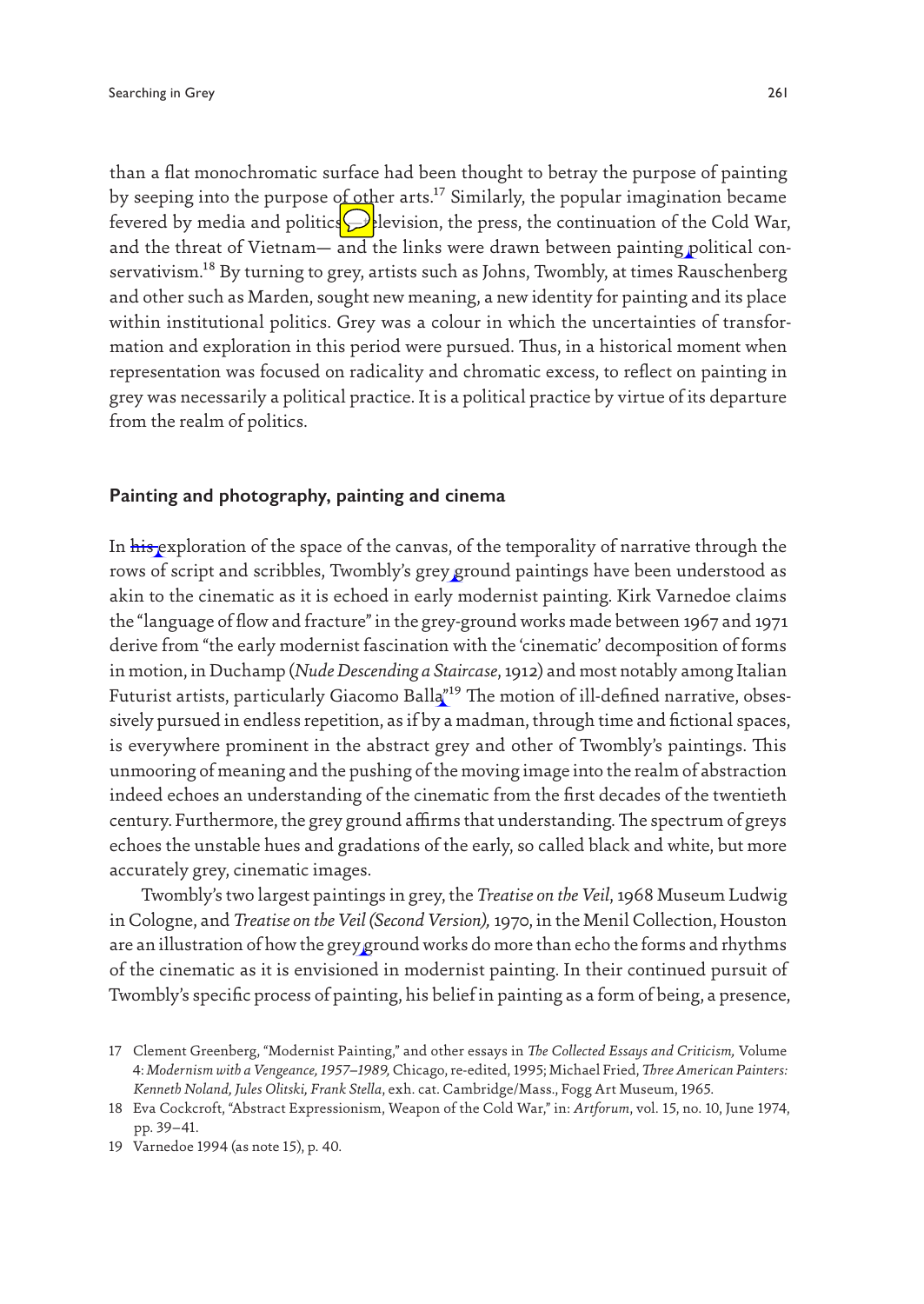and with it his role, the one who realizes that presence, the twin works are imbued with the forms, meanings and medium specifics of the photograph and the cinema themselves.<sup>20</sup> If the other small and large scale grey ground works as I discuss them above are stages for the performance of an interaction between the variegated palette of greys and the obsessive, repeated forms of white writing, the twin *Treatise on the Veil* works stage the engagement between painting, photography and the cinematic. In addition, they stage the unendedness of the project Twombly is always in the process of undertaking: the demand of the artist to make sense of the world by finding a language with which to articulate and imagine it. This quest is writ large across these two 33 foot canvases. For Twombly, the disintegration, the ultimate search to solve the problem of painting, to find what he calls an essence in and of painting, is played out in the traces of his own process of thinking. Once again, the search is witnessed in the struggle between surface and ground, across the repetitions of the two paintings.

But first, the *Treatise on the Veil* paintings have been most intelligently analysed for their references to music, another medium that is everywhere influencing the rhythmical and tonal qualities of Twombly's paintings. The two paintings are said to be inspired by Henri Pierre's 1951–53 French *musique concrète* composition: *The Veil of Orpheus*.21 Pierre's recording is iconoclastic: a recording of electronic sounds, voices for magnetic tape. Originally belonging to the ballet, *Orpheus 53, Treatise on the Veil* must, somehow be about Orpheus' descent into hell. It might also refer, as the catalogue for Tate Modern's 2008 Retrospective *Cycles and Seasons* suggests, to the lifting the veil of Eurydice, or to the tearing of Orpheus to pieces.<sup>22</sup> Again, albeit from a different perspective to the ballet narrative, these paintings might be understood as caught in the middle of violent acts.

Twombly is said to have been struck by the musical fluidity and temporal duration of Pierre's piece. Nicholas Serota has described the two painting's broad horizontal extension with inscribed mathematical measurements as akin to a musical score, the "representation of a timeline without time".<sup>23</sup> This explanation sits well with another: the markings tear the grey fabric of the veil, the fabric of the canvas, and thus, the time of cause and effect narrative. Seen through this lens, grey is the subject, the fabric, the fluid movement, while the white lines search for rationalization across the grey subject. In addition, Twombly's use of the figure of the veil, if only by allusion, might be understood as the return of one of the most common uses of grey paint since medieval times. In particular, Leonardo da Vinci and his followers insisted on the refinement of painted draperies in the depiction of the human figure, and ever after, fabrics, cloths, veils, and linens have been meticu-

<sup>20</sup> This idea of painting as a realization of an "experience with its own innate history" was articulated in one of Twombly's rare texts about his work in 1957. Cited in *Ibid*., p. 27.

<sup>21</sup> See, for example, Leeman 2005 (as note 9), pp. 204–205.

<sup>22</sup> See also Jeffrey Weiss' review of the exhibition, "Cy Twombly. Tate Modern, London", in: *Artforum,* v<sub>(1.</sub> # no. #, October 2008, p. 370.

<sup>23</sup> Nicholas Serota, *Cy Twombly. Cycles and Seasons*, London 2008.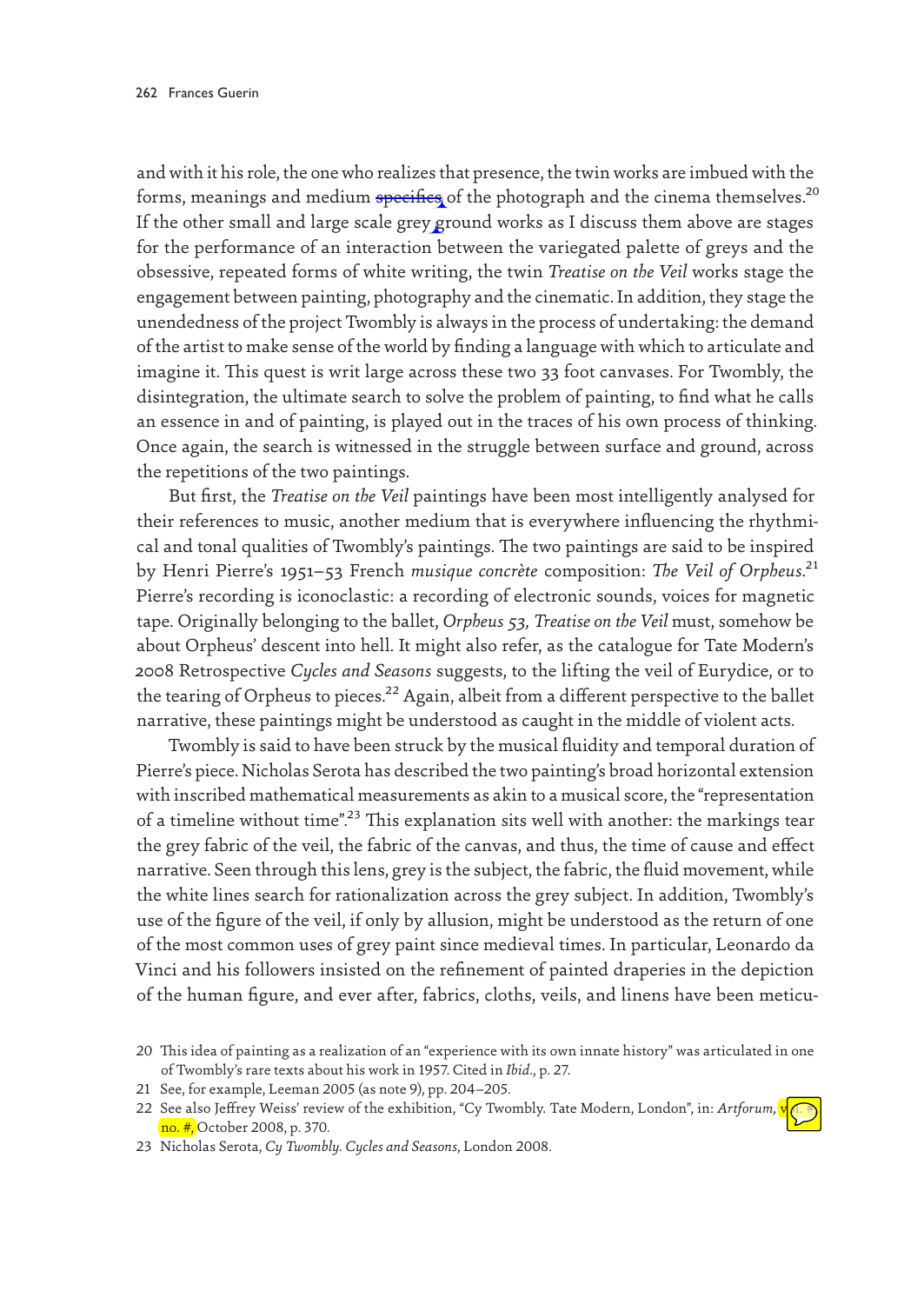lously studied by painters.<sup>24</sup> For Renaissance and post-Renaissance artists, fabrics held so much potential that they were the preferred motif for the depiction of movement and volume, the effects of light and shadow. Fabrics could infuse compositions with drama. Simultaneously, artists were always careful to evoke the sensuality of the material. Most often the studies of fabrics were done in chalk, silverpoint, and highlighted with white on grey or blue-grey tinted paper. Thus, the veil and its variations has a long history as a site of aesthetic and formal exploration. Eventually, in the work of Jasper Johns, the canvas itself would become thematized in grey paint, a paint that repeats the canvas as fabric to which grey is applied.<sup>25</sup> Even if the connection is only forged in my narrative, surely the power of variegated grey paint in *Treatise on the Veil* has a place in the history of art's long preoccupation with the veil?

Accordingly, does not Twombly continue to interrogate painting and what is painting, especially because in the two *Treatise on the Veil* paintings, the material on which and with which the work is executed become indistinguishable. Twombly's canvas also creates an abstract and poetic form, just as draperies and fabrics did in the Renaissance, draperies and fabrics which assumed the role as subject of the image, rather than defining the figure they covered. When the grey abstract surface becomes the subject of painting, the push to abstraction is complete. Nevertheless, the fabrics, folds, breaks, textures of Twombly's grey in the *Treatise on the Veil* paintings are preoccupied with movements of a different kind: they echo the movements, undulations, cessations and re-startings in the narrative which is the treatise of the title. Twombly's two paintings might, accordingly, be anchored by centuries of painting in grey. And yet, they also extend this history: they realize the push towards abstraction begun in the studies of fabrics and linens, as well as imagining a whole new subject matter.

Heiner Bastian sees the *Treatise on the Veil* paintings as Twombly's reference to the "philosophical hyperbole of gradations of the void wherein night, silence and isolation are as exquisitely calibrated as an algebraic formula."<sup>26</sup> The said algebraic formula and calibrations refer to the numbers, measurements and calculations along the horizon line that segments both paintings a third of the way up. Bastian may be correct in his assertion about the silence and isolation of the upper two thirds of each painting, although the intense activity of the grey washes suggest anything but stillness and silence. Notwithstanding the claims about the void, Bastian also gives the impression that the paintings envision a mathematical precision, a calibration. The numbers on the canvas correspond to the rectangles they measure, but beyond this formal articulation, their larger significance is

<sup>24</sup> See Leonardo da Vinci's *Drapery for a Seated Figure*, 1470*.* On the use of cloths, draperies, veils and so on in the history of art, see Paul Hills, *The Art of Discovering: Curtains, Veils and Draperies in the Italian Renaissance*, Forthcoming. I also discuss grey veils and cloths at length in chapter two of my forthcoming book, *"The Truth is Always Grey": From Grisaille to Gerhard Richter*.

<sup>25</sup> I am thinking here of Johns' grey catenary works, but the same could be said of the flags and targets.

<sup>26</sup> Bastian 1994 (as note 8), p. 31.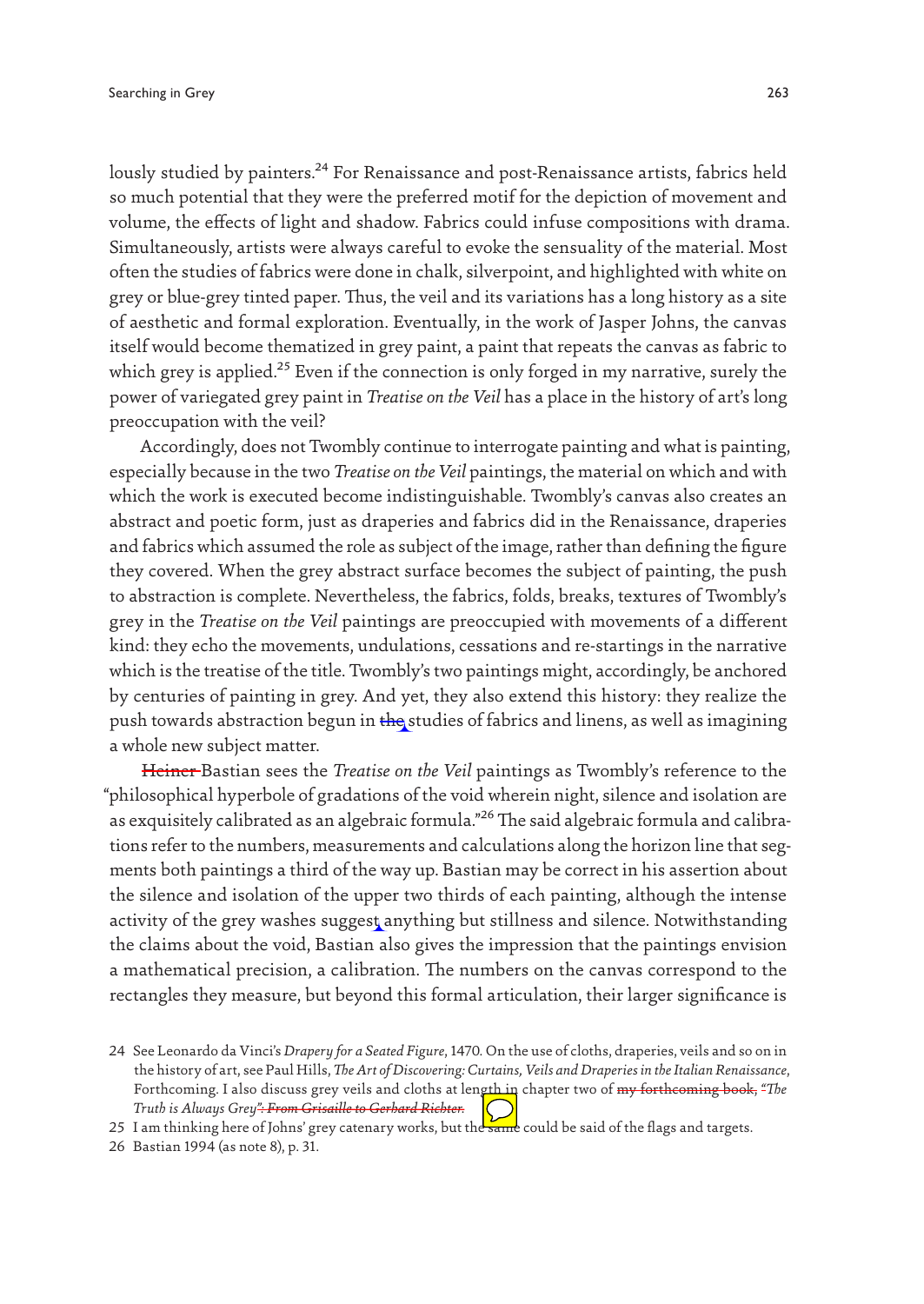debateable. In keeping with Twombly's tendency, there may be a quest for precision and regulation, but like the Orpheus legend and the music that describes it, there is never an achievement of the sought after precision. At least, this precision stops at the level of formal articulation. Indeed, the numbers and markings appear to be completely contained, held within their own logic, their own process of unfolding.

This ephemerality and ineffability of meaning in a pair of paintings whose only reference to figuration comes in their ambiguous titles, makes them consistent with the works that come before and after both the 1968 and the 1970 versions of *Treatise on the Veil*. In spite of the pursuit of logic and meaning across the surface of almost every one of Twombly's works, the goal is never reached. If it is reached, the goal is always compromised, either within the given painting, or in the next painting in the series. Moreover, this lack of destiny, the unresolved search that may not even have a goal in the first place, are critical to the paintings' hermeneutic depth.

The difference of the two *Treatise on the Veil* paintings from the works that are painted in their midst, and yet, as exemplary late 1960s/early 1970s canvases is the suggestion of logic and rationalization through measurement.<sup>27</sup> Ultimately, the possibility of establishing logic, of being able to rationalize the logic of painting is an illusion. This is Twombly's representation of what is ultimately inexpressible and ineffable, as it is represented in his ongoing search for a "visual language" with which to make sense of life and the world in painting. Painting and writing are placed in a dynamic struggle on Twombly's canvases, and here in the *Treatise on the Veil* mathematics and movement are added, such that their worth is measured against each other as together they refute the possibility of finite representation. Beyond markings that are apparent measurements of the rectangles, the relevance of the white numbers is questionable.

The search for a mathematical formula as the pursuit of abstract painting of course, has a history. As modernist painters, Kazimir Malevich, El Lissitzky, Piet Mondrian, and Robert Delaunay all believed in the equation of scientific truth and abstract painting, hence the geometry of the shapes that cover their canvases. And for all of these artists it was colour, the relationship of one colour to the next, that lead to the truth. Even though Malevich and El Lissitzky found the so-called truth in black squares and white on white forms, thus the temptation to assert that they moved away from colour in an effort to locate the truth, it is in the relationship of black and white to colour that the spiritual resolution is found.28 For Twombly, however, the truth is more ambiguous, it is not scientific, and neither is it ever a single grey. Scientific rationality might be the goal, but the process of realization is carried out in grey, through grey, on grey. This is what makes grey so

<sup>27</sup> The triptych, *Problem I, II, III,* 1966 would be an obvious companion to the *Treatise on the Veil* canvases. Twombly always paints several works at the same time. This means that the works are not only painted in series, and belong in the community of paintings that surround them, but that they are always accompanied by others that would not otherwise be recognized as their siblings.

<sup>28</sup> *Russian Futurism Through Its Manifestoes 1912–1928*, ed. by Anna Lawton, Ithaca/NY and London 1988.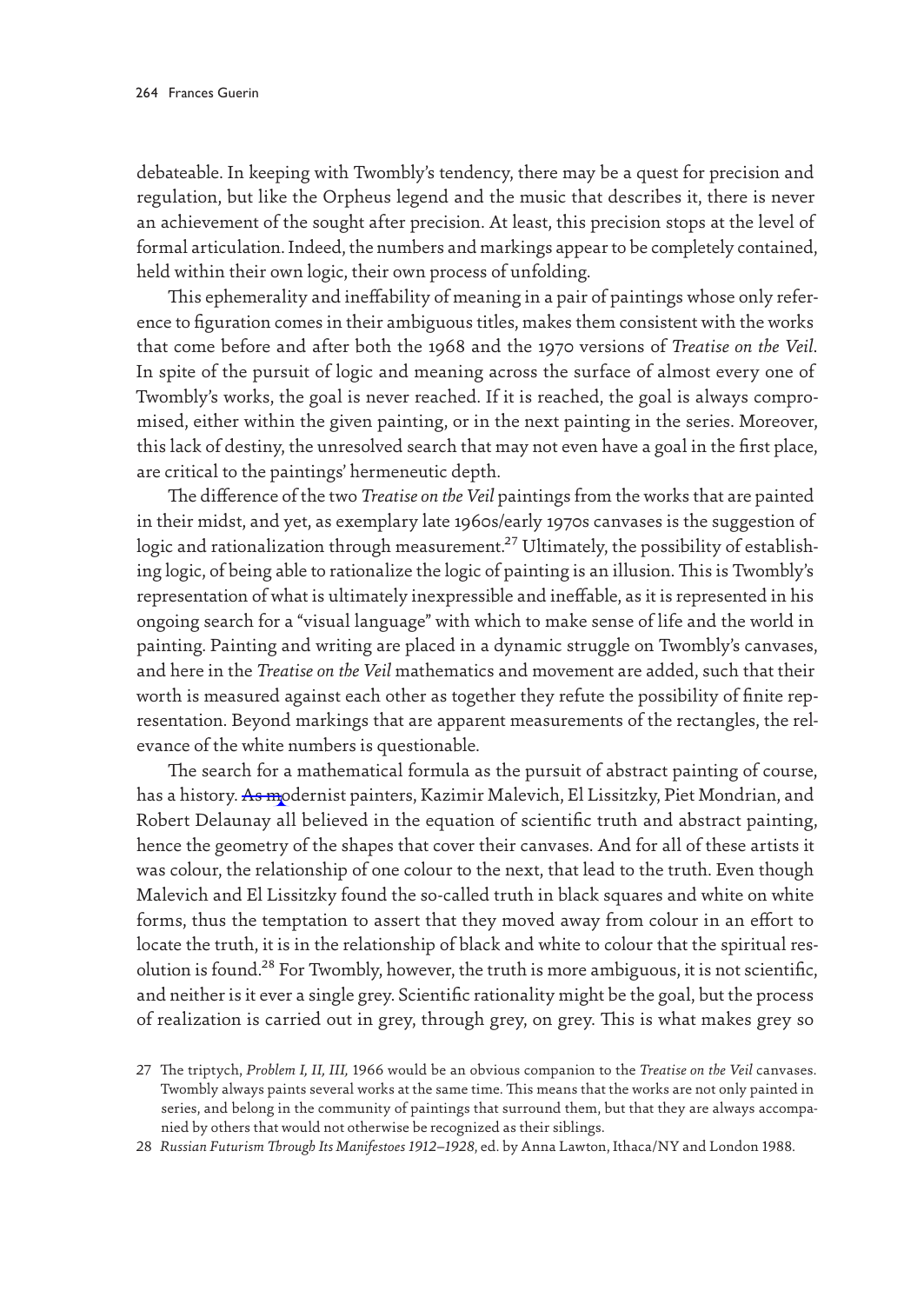vital to Twombly's canvas: grey is the uncertainty of process, grey is the medium, ground and carries within it the *raison d'être* of painting. Painting has none of the alliances with science that were imagined at the beginning of the twentieth century, painting has none of the alliances with mathematics that are imagined as being displayed on Twombly's canvases. And Twombly convinces us of this through the enactment of a struggle: a struggle between line and form, colour as abstraction and figuration, a struggle between mathematics and music, between painting and photography.29 In his departure from the more traditional concepts of painting such that painting has a life of its own, a history of its own, sensations of its own, Twombly's use of grey is both a venture into the unknown, as well as an extension of the abstractions in grey painting that have come before him.

In addition to the relationship to music and mathematics, perhaps the most fertile of the relationships played out across the six panels of both instances of *Treatise on the Veil* is that of photography and painting. Again, it is common for artists, especially painters to see painting in its relationship to photography and other media in a pursuit of what is painting, how it functions in an historical moment when painting apparently no longer is possible, a historical moment when photographic based media dominate the cultural and visual imaginary. Bastian writes Twombly told him that *Treatise on the Veil* was inspired by a Muybridge photograph given to Twombly by Robert Rauschenberg.<sup>30</sup> The photograph apparently depicts a veiled bride passing before a train — an object in motion. Bastian does not elaborate on the influence of Muybridge's photograph on the paintings, and it's difficult to see it in the images themselves. Moreover, there is no apparent image of a veiled bride crossing in front of a train in Muybridge's oeuvre. Therefore, rather than seeing a specific Muybridge photograph in *Treatise on the Veil*, there is another of Muybridge's images that enable us to see a relationship to photography more broadly in Twombly's paintings.

Twombly was no stranger to photography. Ironically, his photographs are closer to paintings, exploring and discovering, not reproducing, the world he sees. $31$  The photographs are always blurred, as if in the ultimate gesture of negation of the objectivity of the medium. The blur is also a distancing device, an insurance against the viewer's desire to become immersed in the photograph. In Twombly's photographs, it is as though photography is another medium through which to explore painting's eternal search for a visual language to understand, to reiterate nature, or at least to attempt such a vision. These photographs tell more about painting than about photography. And for Twombly, painting is grey, always in motion, always in search for a definition.

<sup>29</sup> See, for example, Yves Klein, "War between Line and Colour, or Towards the Monochrome Proposition," 1954. Reprinted in David Batchelor, *Colour*, London and Boston 2008, pp. 118–119. Wassily Kandinsky *Point and Line to Plane*, Mineola/NY 1979.

<sup>30</sup> Bastian 1994 (as note 8)*.* 

<sup>31</sup> Laszlo Glozer, *Cy Twombly: Photographs 1951–2007*, Munich 2008.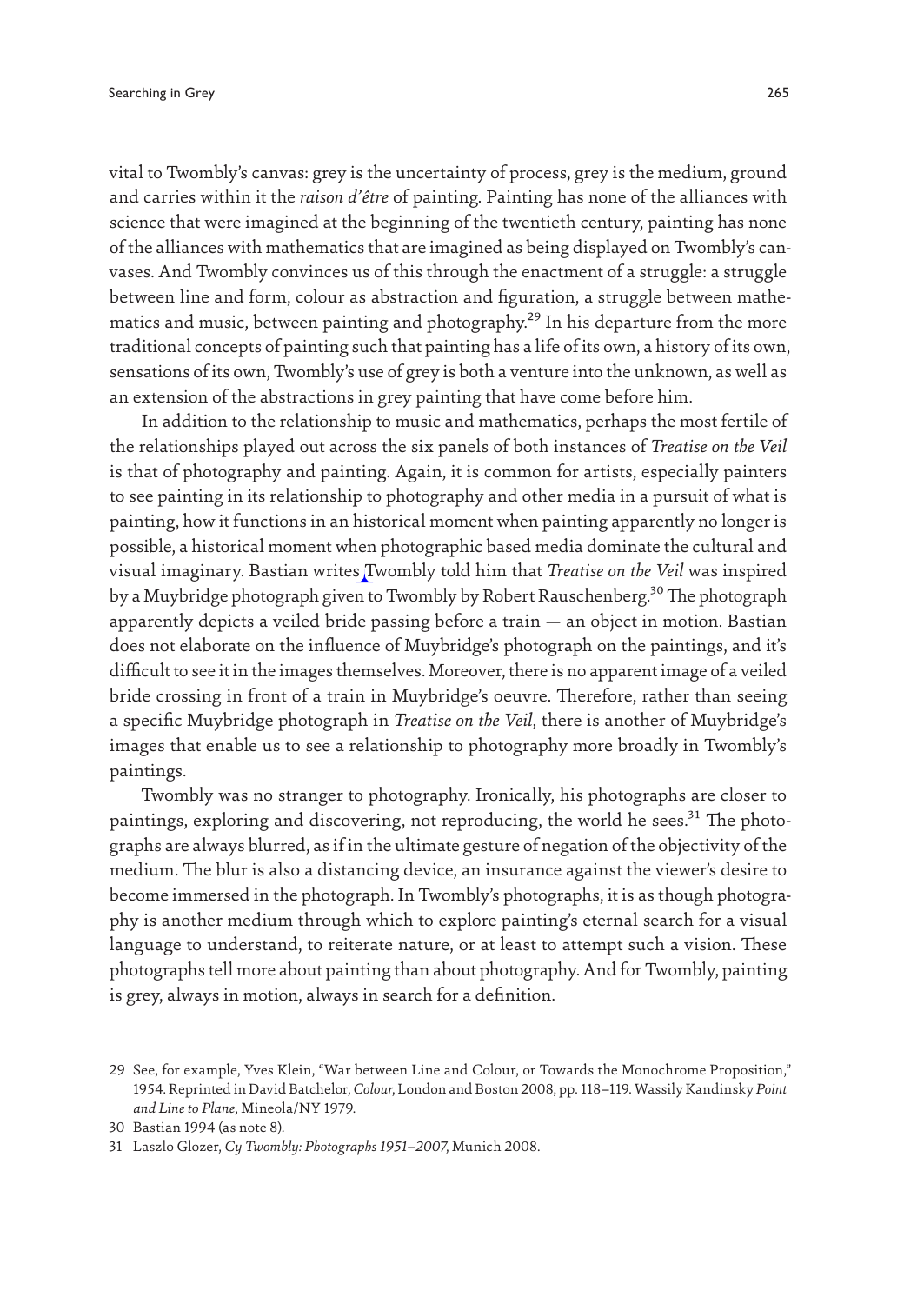Muybridge, in contradistinction, used photography as a scientific tool, to make sense of the world, for its truth and authentic representation of the world. Thus, in an image, or series of images, of which there are countless examples, the movement of animals and people are frozen in time through the use of stop motion photography. Muybridge is the scientist who discovers that, for example, when four-legged animals run, all four legs leave the ground at the same time. He is a scientist who uses a camera as a scientific tool. And in the photographic camera's ability to see with a precision not available to the naked human eye, Muybridge becomes the physiologist who develops an understanding of perception. For Muybridge, stop-motion photography is always a scientific pursuit, an attempt to document and to create new forms of vision.<sup>32</sup>

 Given Twombly's apparent belief in the inability of painting and representation to arrive at an end point, ever to realize itself fully, even in spite of its innate completion and perfection, it is unlikely he would attach importance to the truth of photography, to its scientific pursuit of absolute knowledge. Given the blurring and abstraction of his own photographs, their reduction of a play of light and shadow on a non-existent surface, it seems unlikely that Twombly would turn to Muybridge in the belief that photography might articulate a precision that painting cannot. This is pure speculation, and it is a speculation that I evidence in the role of representation, its relationship to truth, to absolutes, to other media on Twombly's canvases. Given this, I would argue that it's not photography *per se* that interests Twombly, but the relationship between painting and photography. And of course, grey is the only colour to imagine the space between the two.

This relationship between painting in grey and photography, particularly, photography of Muybridge's era, is more convincing if Twombly's sibling *Treatise* paintings are placed in conversation with a different set of Muybridge images: the photographs of the *Bridal Veil* in the Yosemite Valley in California. Muybridge photographed the Bridal Veil in 1872, on a number of occasions, at different times of the year, different times of day, from different perspectives. There is no consensus on how many times he photographed the Bridal Veil, but he published hundreds of examples.<sup>33</sup> The most readily available and often reproduced of these is *Bridal Veil #6.*34 Curiously, Twombly's two paintings each comprise six linked panels. The serial placement of six still images (or frames) might be seen to mimic the illusion of moving images for which Muybridge is better known. Or perhaps Twombly's six frames with the horizontal line striating them one-third of the way up the canvas mimic the movement of the waterfall from which Muybridge takes the title of his photographs?

<sup>32</sup> Marek Pytel, "Eadweard Muybridge: Inverted Modernism and the Stereoscopic Vision," in: *Early Popular Visual Culture*, vol. 11, issue 1, 2013, pp. 71–82.

<sup>33</sup> Rebecca Solnit, *Eadweard Muybridge and the Technological Wild West*, New York 2003, p. 83.

<sup>34</sup> Every google search for Muybridge's *Bridal Veil* on the World Wide Web results in images of no. 6.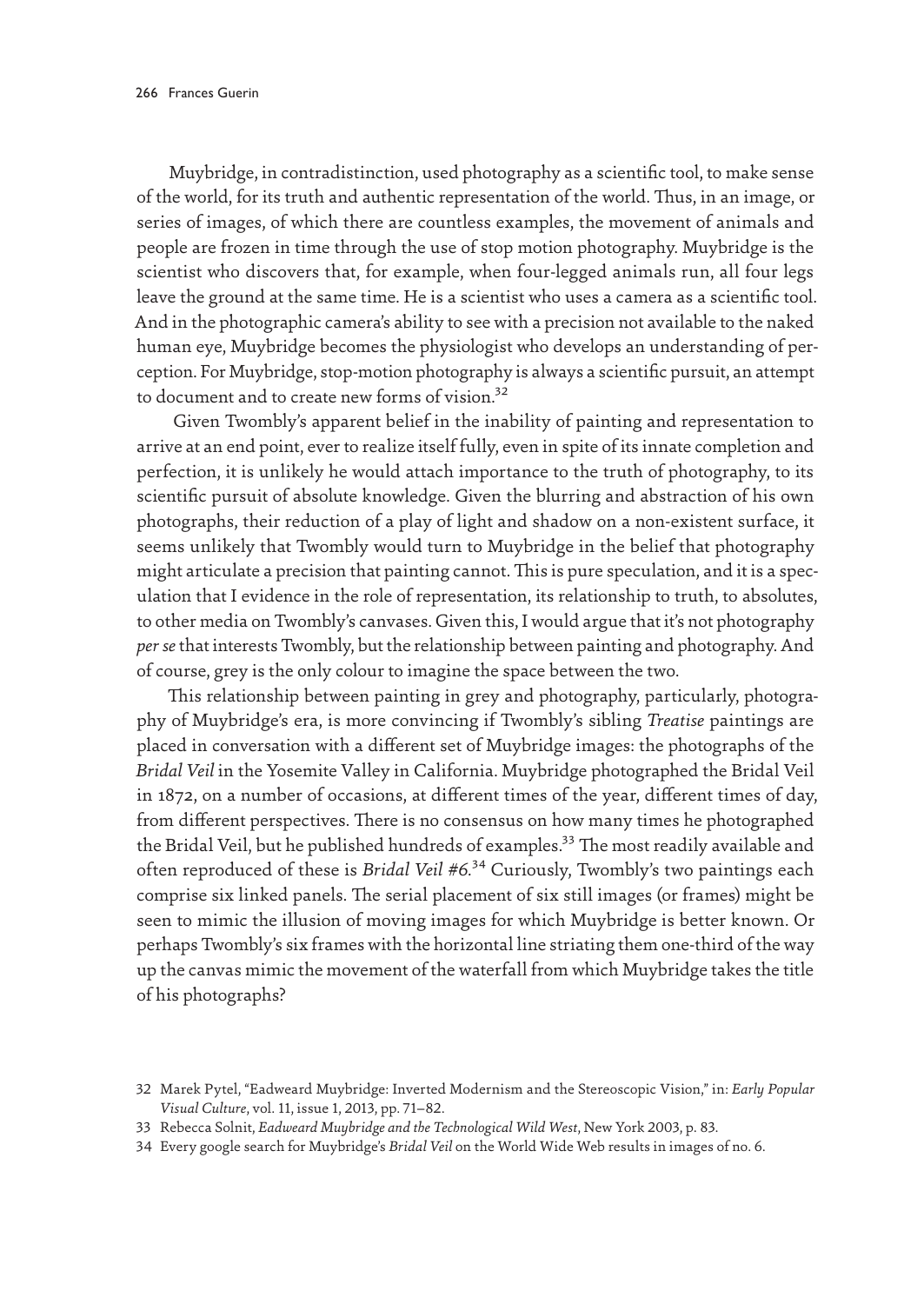At the same time, Twombly's *Treatise on the Veil* paintings are contrary to Muybridge's photographs, particularly, his interest in motion, change, the passing of time. The six static Twombly canvases are just that: discrete canvases marking a physical rift, a discontinuity that severs the continuity of the wax crayon made to look like a chalk horizon line, a line that, in turn, dissects a shifting and multifarious grey field. The five seams in the treatises remind of the distinction of painting as static and the kineticism that Muybridge made it his life's work to capture on film. In addition, the Yosemite Valley, the Bridal Veil is characterized by its verticality. The granite walls of the soaring rock faces are vertical, thereby making the natural formation and the waterfall, vertical. This verticality, which Muybridge captures in a number of the photographs, is both mimicked in the five seams of Twombly's six juxtaposed panels, and cancelled out by the horizontal chalk line that awkwardly dissects them. There is motion across each work, between the two, and yet there is a stasis reinforced by their two-dimensionality. The relationship is one of contradiction; it is grey.

It is said that a unique feature of the Bridal Veil, what draws Muybridge back again and again, is the extraordinary effect of the light on the geological formation. On the north side, the granite is yellow, and on the south, it is grey. Richard Lehman, another leading Twombly scholar, claims the grey of Twombly's monumental paintings is a re-presentation of the screens against which Muybridge photographed his subjects in motion. This could well be the case, but there is another possible interpretation: Twombly's varying, moving greys, the washes and vibrations of grey represent the changing face of the mountain as the sun moves across the Yosemite Valley in the course of a day. The two radically different greys of the respective *Treatise on the Veil* paintings are notable in this context: the dark, dense green-grey of the 1968 version are in direct contrast and conversation with the luminescent, light and air-filled greys of the 1970 version. The two works, facing each other at Tate Modern's exhibition in 2008, are like night and day, darkness and light, the natural cycles of day. As the sun moves across the Yosemite Valley, as day passes into night, the Bridal Veil also changes its tone, temperature and density when it is captured in Muybridge's photographs. Such a reading of the two paintings makes sense within Twombly's larger fascination with the representation of the unfathomable, sublime and mammoth natural formation, a formation that denies logic rationalization, (and eventual representation).<sup>35</sup>

When the two *Treatise on the Veil* works came face to face for the first time in London at Tate Modern, the communication between painting and nature, painting and photography, was played out in the space between the two canvases, across the room. Like Muybridge's still photographs, Twombly's paintings never make meaning on their own. Like Muybridge, Twombly's search within the unsurpassable beauty of nature, is carried

<sup>35</sup> Solnit notes the unusual formation of the Yosemite rock formations as they are represented in Muybridge's images due to the removal of the horizon line. See *Ibid*., p. 86